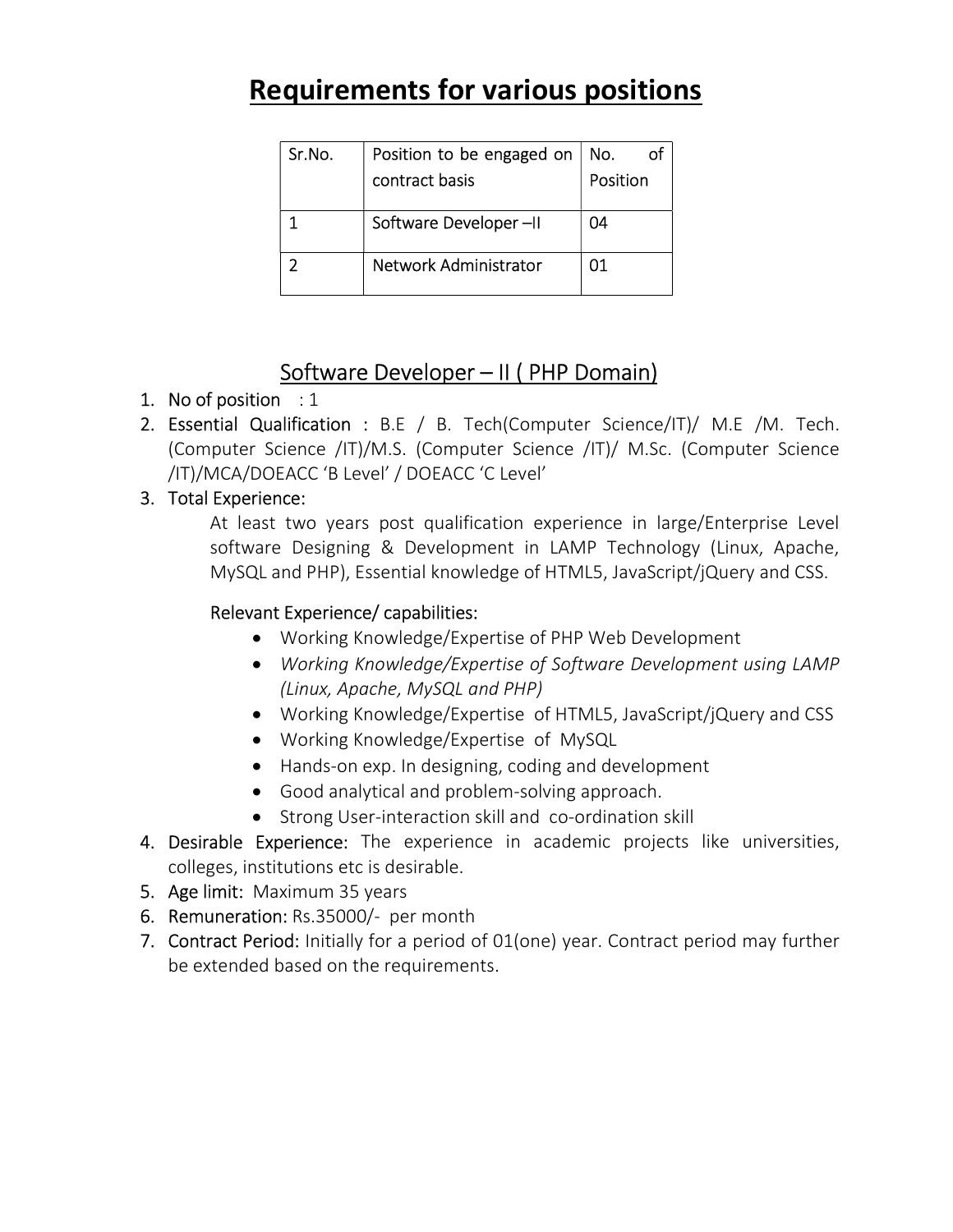# Software Developer - II ( PHP with Drupal Domain)

- 1. Number of Position: 01
- 2. Essential Qualification: B.E / B. Tech (Computer Science/IT)/ M.E /M. Tech. (Computer Science /IT)/M.S. (Computer Science /IT)/ M.Sc. (Computer Science /IT)/MCA/DOEACC 'B Level' / DOEACC 'C Level'
- 3. Total Experience:
	- i. At least two years post qualification experience in large/Enterprise Level software Designing & Development in LAMP Technology (Linux, Apache, MySQL and PHP), Website Development in Drupal Open Source with essential knowledge of HTML5, JavaScript/jQuery and CSS.
	- ii. Relevant Experience/ capabilities:
	- iii. Working Knowledge/Expertise of PHP Web Development
	- iv. Working Knowledge/Expertise of Software Development using LAMP (Linux, Apache, MySQL and PHP)
	- v. Working Knowledge/Expertise of HTML5, JavaScript/jQuery and CSS
	- vi. Working Knowledge/Expertise of MySQL
	- vii. Hands-on exp. In designing, coding and development
	- viii. Good analytical and problem-solving approach.
	- ix. Strong User-interaction skill and co-ordination skill
- 4. Desirable Experience: The experience in academic projects like universities, colleges, institutions etc is desirable.
- 5. Age limit: Maximum 35 years
- 6. Remuneration: Rs 35000/- per month
- 7. Contract Period: Initially for a period of 01(one) year. Contract period may further be extended based on the performance & requirements.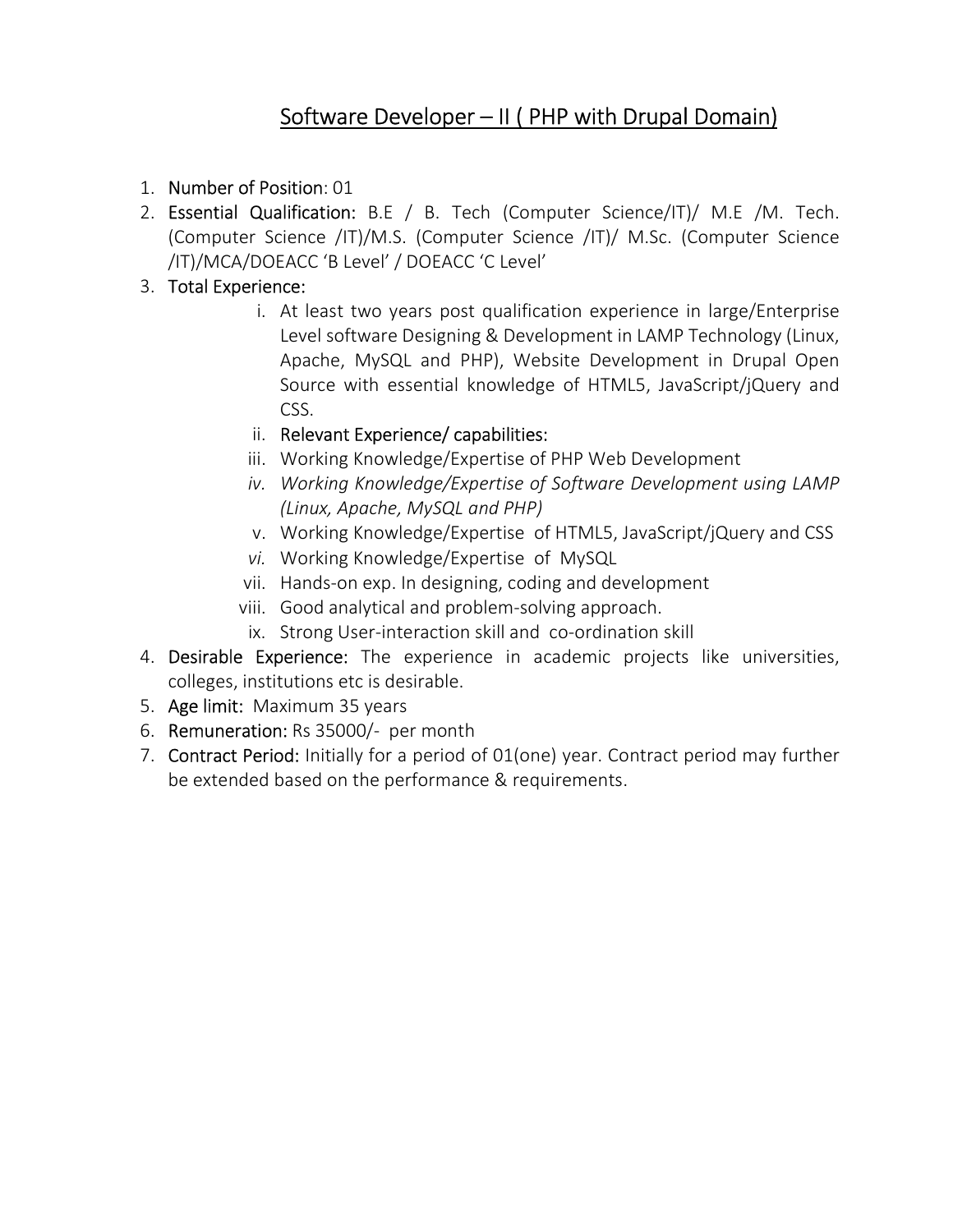### Software Developer – II (.Net Domain)

- 1. Number of Position: 01
- 2. Essential Qualification : B.E / B. Tech(Computer Science/IT)/ M.E /M. Tech. (Computer Science /IT)/M.S. (Computer Science /IT)/ M.Sc. (Computer Science /IT)/MCA/DOEACC 'B Level' / DOEACC 'C Level'
- 3. Total Experience: At least two years post qualification experience in large/Enterprise Level software Designing & Development in .Net Technology with MSSQL Server as Database.
- 4. Desirable Experience: The experience in academic projects like universities, colleges, institutions etc is desirable.
- 5. Age limit: Maximum 35 years
- 6. Remuneration: Rs 35000/- per month
- 7. Contract Period: Initially for a period of 01(one) year. Contract period may further be extended based on the requirements.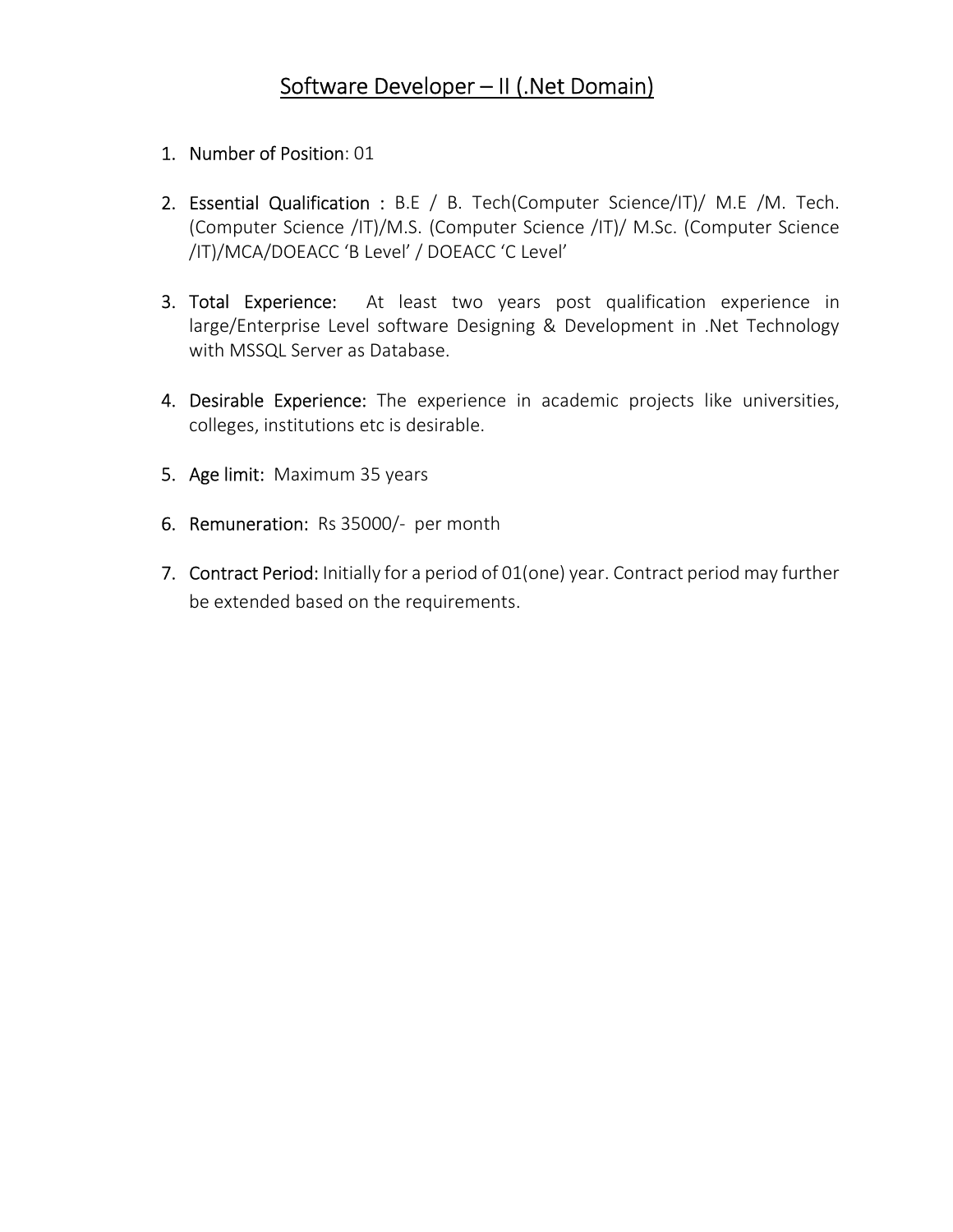## Software Developer – II (JAVA/J2EE Domain)

- 1. Number of : 01
- 2. Essential Qualification : B.E / B. Tech(Computer Science/IT)/ M.E /M. Tech. (Computer Science /IT)/M.S. (Computer Science /IT)/ M.Sc. (Computer Science /IT)/MCA/DOEACC 'B Level' / DOEACC 'C Level'
- 3. Total Experience: At least two years post qualification experience in large/Enterprise Level software Designing & Development using Java/ J2EE/ Servlet /JSP/ MVC and SQL server/ My SQL along with essential knowledge of HTML5,JavaScript, jQuery and CSS

#### 4. Relevant Experience/ capabilities:

Working Knowledge/Expertise of Java, J2EE and Web Services Working Knowledge/Expertise of Spring and Hibernate framework. Working Knowledge/Expertise of HTML5 and jQuery Working Knowledge of Angular JS will be preferred. Working Knowledge/Expertise of SQL Server/My SQL Hands-on exp. In designing, coding and development Good analytical and problem-solving approach. Strong User-interaction skill and co-ordination skill

- 5. Desirable Experience: The experience in academic projects like universities, colleges, institutions etc is desirable.
- 6. Age limit: Maximum 35 years
- 7. Remuneration: Rs 35,000/- per month
- 8. Contract Period: Initially for a period of 01(one) year. Contract period may further be extended based on the requirements.